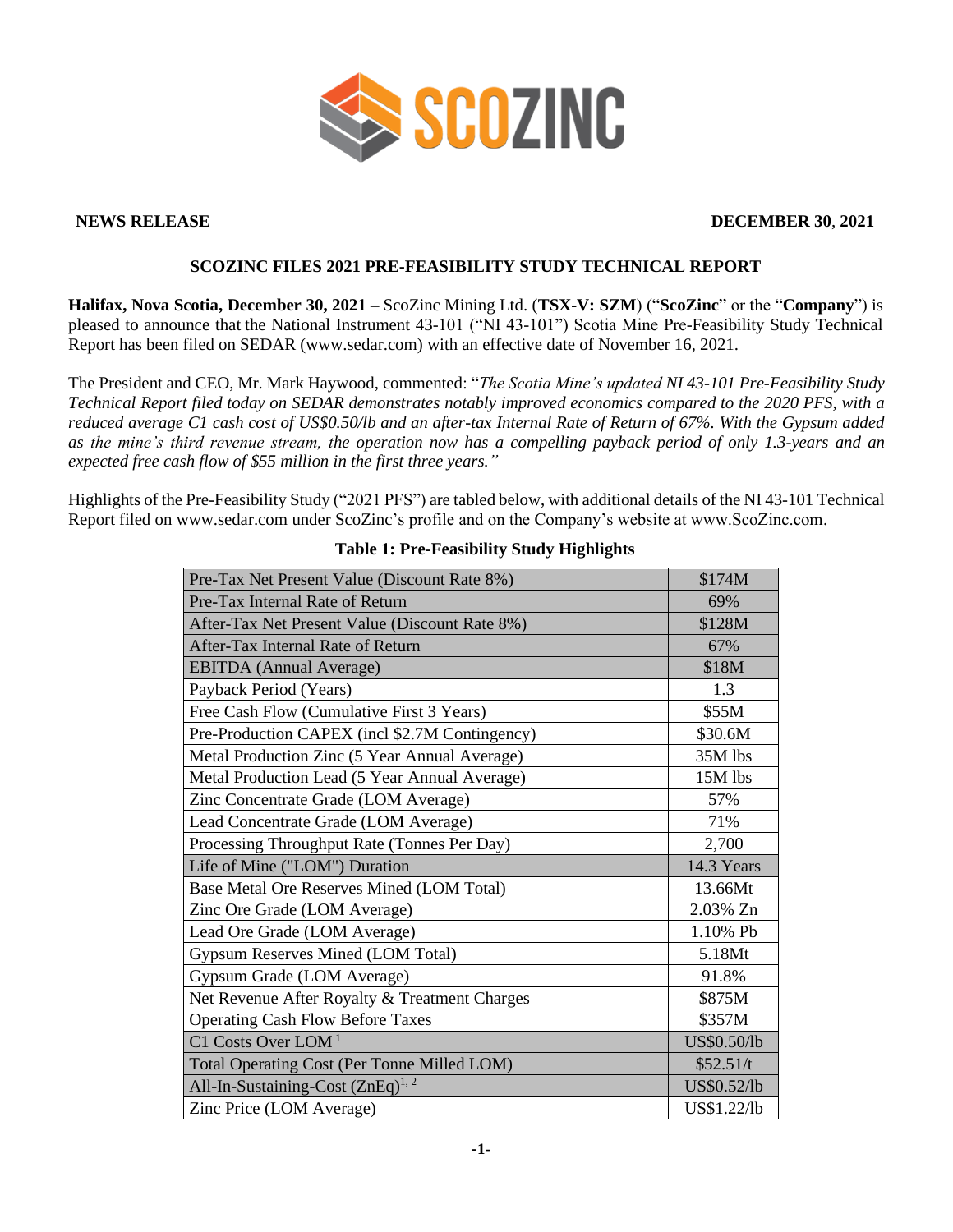| Lead Price (LOM Average)         | US\$1.04/lb |
|----------------------------------|-------------|
| Gypsum Crude Price (LOM Average) | US\$8.60/t  |
| Foreign Exchange Rate (CAD: USD) | 0.80        |

All dollar amounts are expressed in Canadian Dollars unless otherwise noted

<sup>1</sup> After Lead credits deducted

<sup>2</sup> All-In-Sustaining-Costs ("AISC") are C1 Costs plus Sustaining Capital and Financing Costs

#### **Qualified Persons**

The 2021 PFS was prepared by MineTech International Limited ("MineTech") with assistance from ScoZinc technical personnel and extracts from the 6<sup>th</sup> July 2020 PFS prepared by Ausenco Engineering Canada Inc. ("Ausenco"), MineTech, SRK Consulting (U.S.), Inc. ("SRK"), and Terrane Geoscience Inc. ("Terrane").

The contents of this news release have been reviewed and approved by:

- Patrick Hannon M.A.Sc., P.Eng. of MineTech International Limited, who is an independent Qualified Person as defined by NI 43-101. Mr. Hannon is responsible for, and has reviewed and approved the 2021 PFS numbers presented in this news release.
- Jason Baker P.Eng. of ScoZinc Limited, and Mark Haywood B.Eng. (Mining Engineering) Hons, LL.B of ScoZinc Mining Ltd. are responsible for, and have reviewed and approved, the scientific and technical content of this news release.

# **About ScoZinc Mining Ltd.**

ScoZinc is a Canadian exploration and mining company that has full ownership of the Scotia Mine and related facilities near Halifax, Nova Scotia. ScoZinc also holds several prospective exploration licenses near its Scotia Mine and in the surrounding regions of Nova Scotia.

The Company's common shares are traded on the TSX Venture Exchange under the symbol "SZM". For more information, please contact:

| Mark Haywood   | President & Chief Executive Officer                                              |
|----------------|----------------------------------------------------------------------------------|
| Robert Suttie  | <b>Chief Financial Officer</b>                                                   |
| Simion Candrea | <b>VP</b> Investor Relations                                                     |
| Head Office    | Purdy's Wharf, 1959 Upper Water Street, Suite 1301, Nova Scotia, B3J 3N2, Canada |
| Telephone      | $+1(902)$ 482 4481                                                               |
| Facsimile      | $+1$ (902) 422 2388                                                              |
| Email & Web    | info@ScoZinc.com & www.ScoZinc.com                                               |

The Company's corporate filings and technical reports can be viewed on the Company's SEDAR profile at www.sedar.com. Further information on ScoZinc is also available on Facebook at www.facebook.com/ScoZinc, Twitter at www.twitter.com/ScoZincMining, and LinkedIn at www.linkedin.com/company/scozinc-mining-ltd.

#### **CAUTIONARY STATEMENTS**

Neither the TSX Venture Exchange nor its Regulation Services Provider (as that term is defined in the policies of the TSX Venture Exchange) accepts responsibility for the adequacy or accuracy of this news release.

This news release includes certain forward-looking statements which are not comprised of historical facts. Forwardlooking statements include estimates and statements that describe the Company's future plans, objectives or goals, including words to the effect that the Company or management expects a stated condition or result to occur. Forwardlooking statements may be identified by such terms as "believes", "anticipates", "expects", "estimates", "may", "could", "would", "will", or "plan". Since forward-looking statements are based on assumptions and address future events and